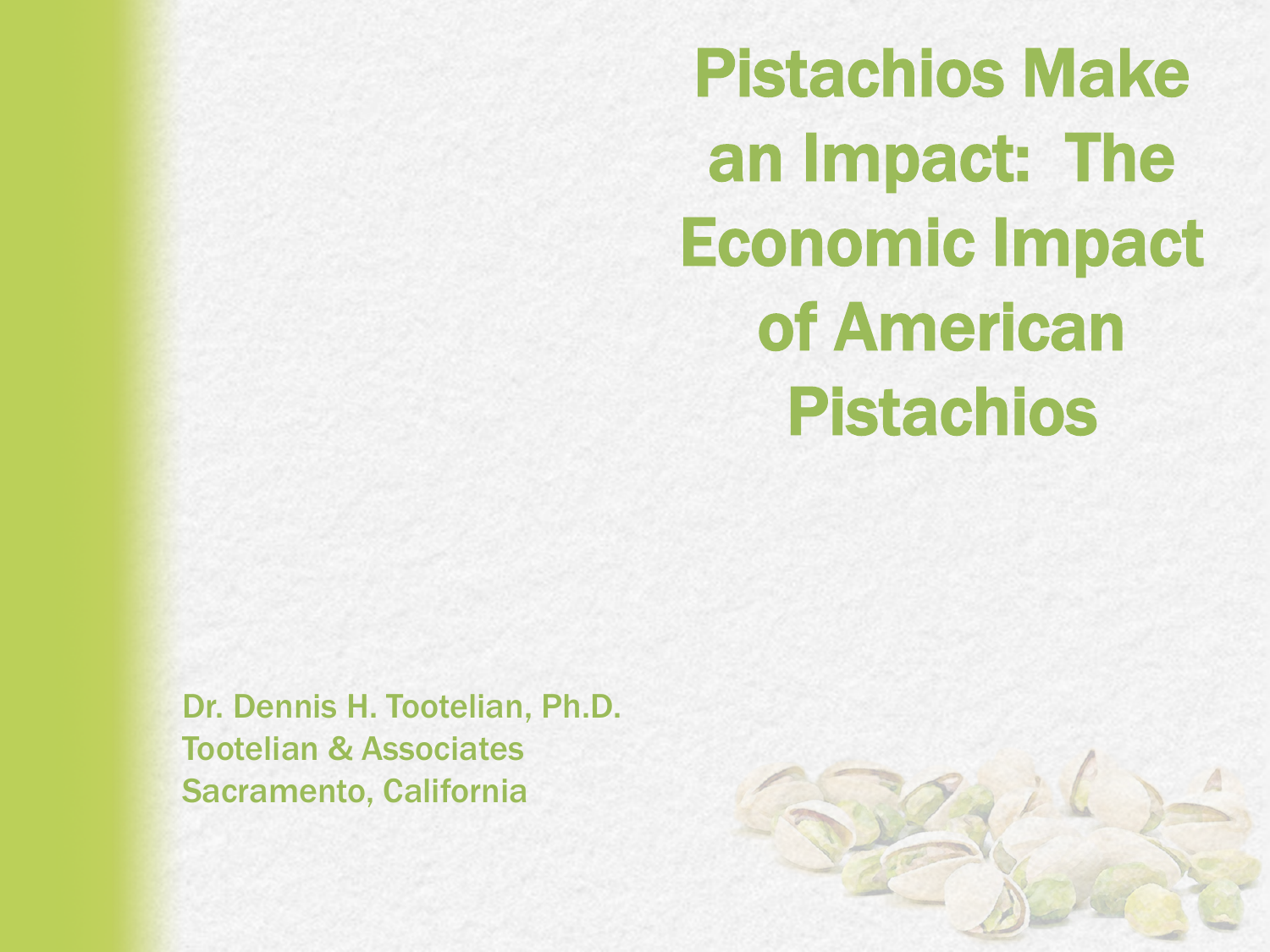#### Purpose

- Assess the economic impact pistachio growers & processors have on California's economy
- Measure increases in business activity, jobs and labor income created, and indirect business taxes generated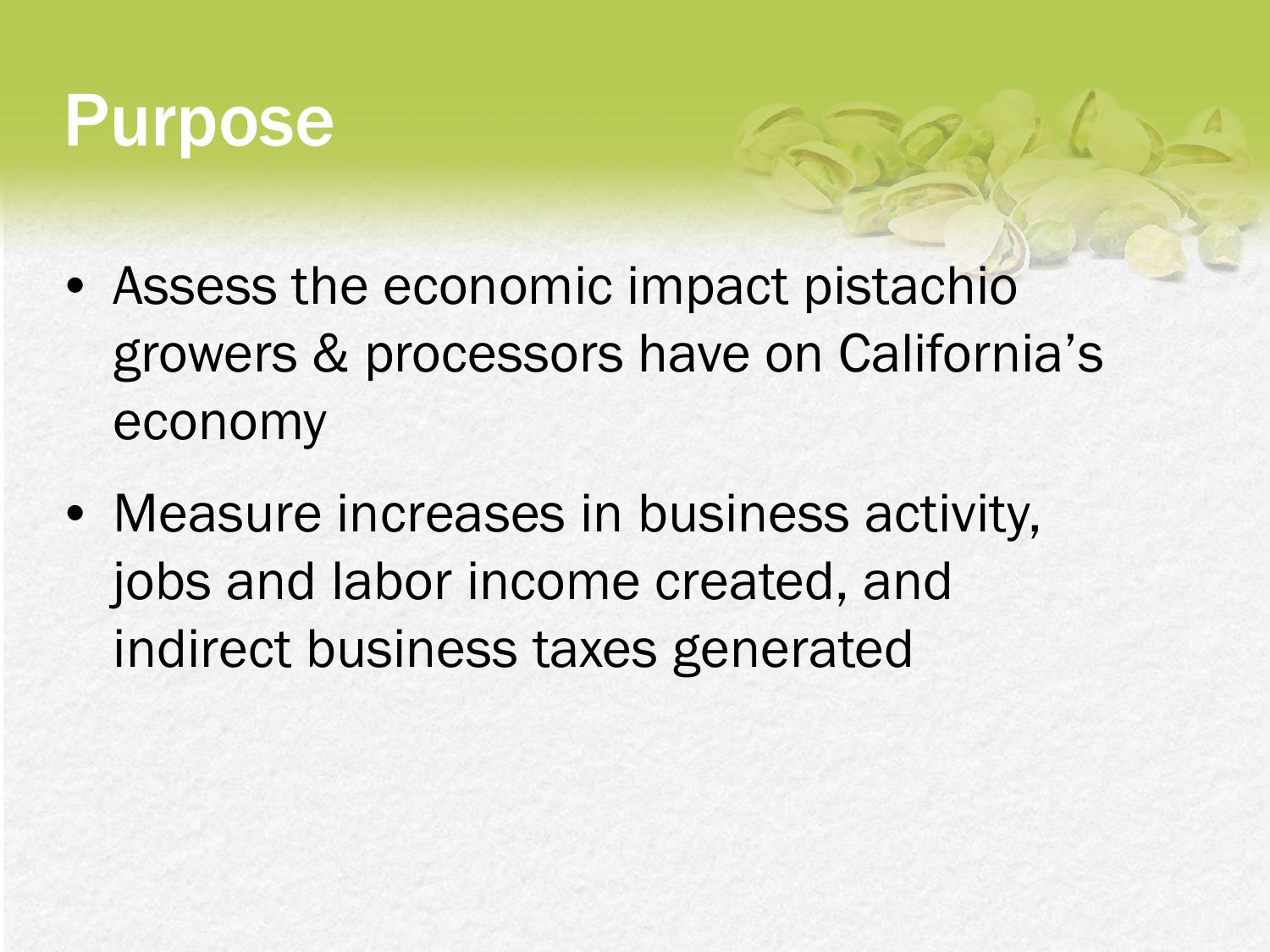#### Questions Answered

- How much business activity is created?
- How is this activity diffused among industries?
- How many jobs are created?
- How much labor income is generated?
- How could that labor income be distributed within California's economy?
- How much is generated in business taxes?
- How could the tax dollars benefit the State?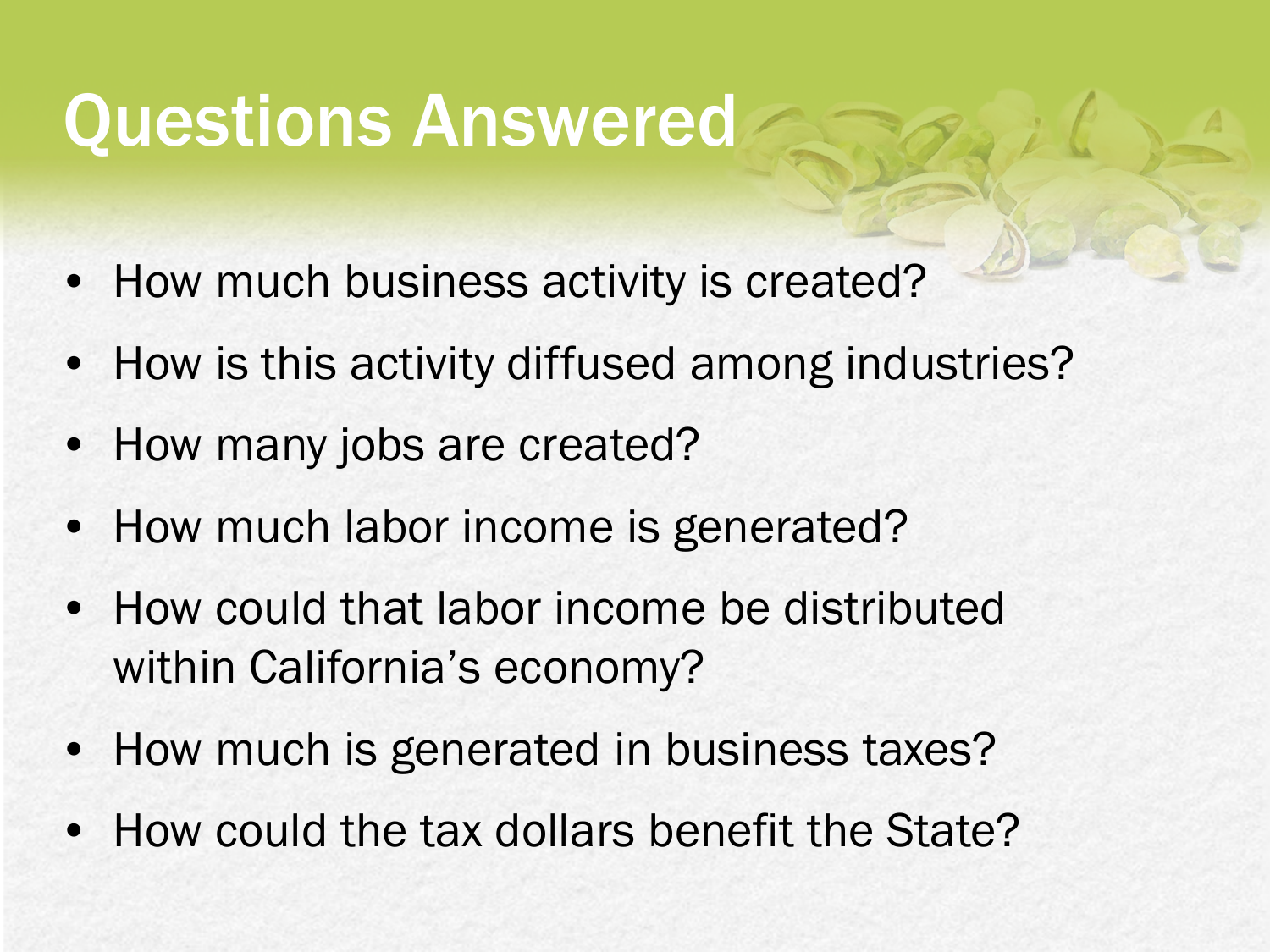# The Economic Impact Process

#### Grower & processor spending creates a ripple effect among businesses

- Purchases by growers & processors are sales to suppliers
- Suppliers purchase to fill the orders, & this creates sales for their suppliers, etc….
- Increased business activity creates indirect business taxes

#### Jobs create spending that impact nearly all industries

- Grower & processor operations create jobs
- Purchases by growers & processors cause suppliers to create jobs/more employment for employees
- People in all those jobs have more money to spend for everyday living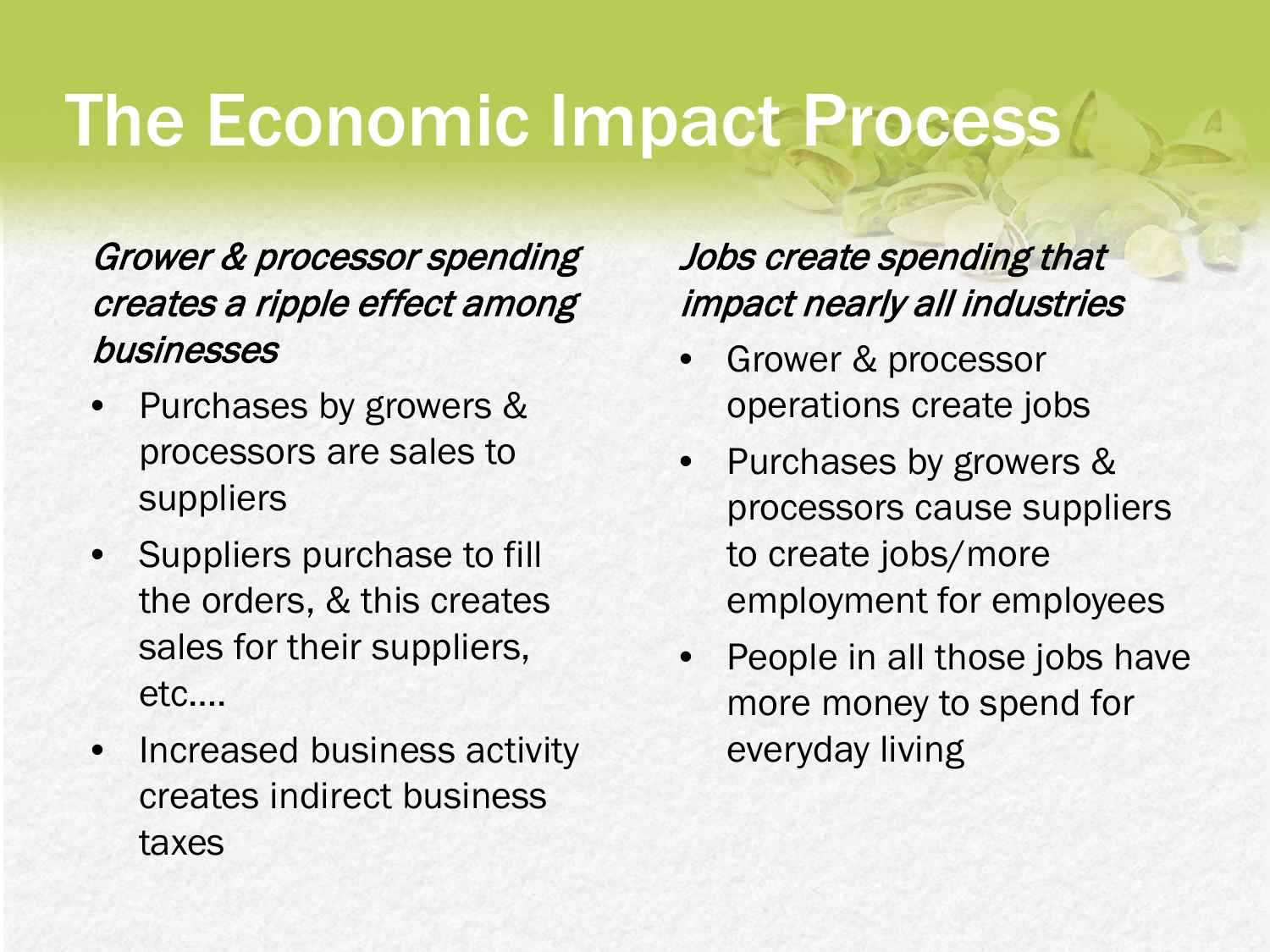# Methodology

- Impact is function of spending within a geographic area in a year
- A special "feeder model" was created to measure grower & processor spending
- IMPLAN was the primary model used to analyze the impact of that spending
- The impact is expected to occur each year that such spending occurs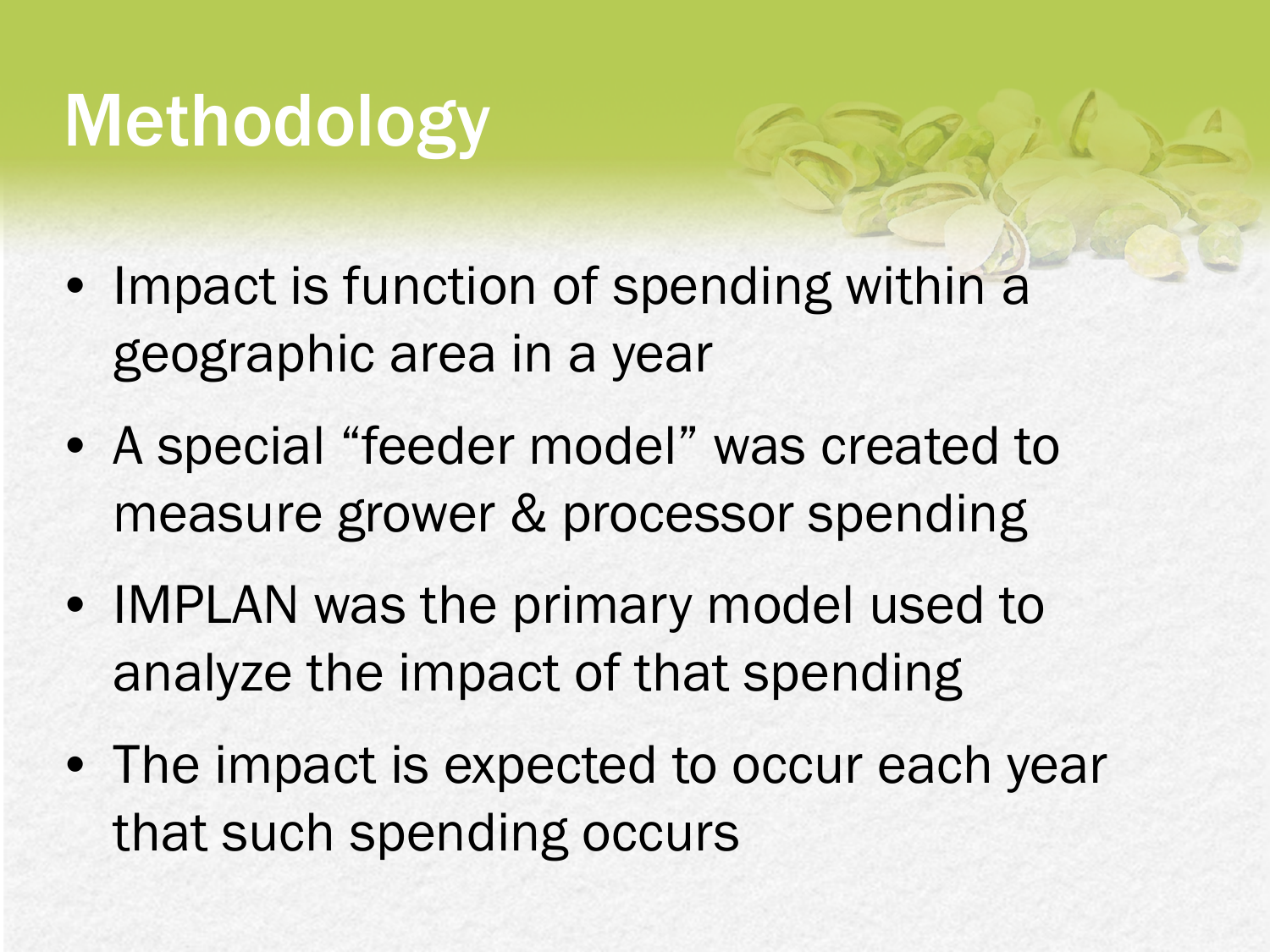#### The Overall Findings

Growers & Processors Spent: Over \$1.9 billion in 2016, \$5.3 million per day

Economic Impact: Nearly \$3.6 billion annually, \$9.8 million per day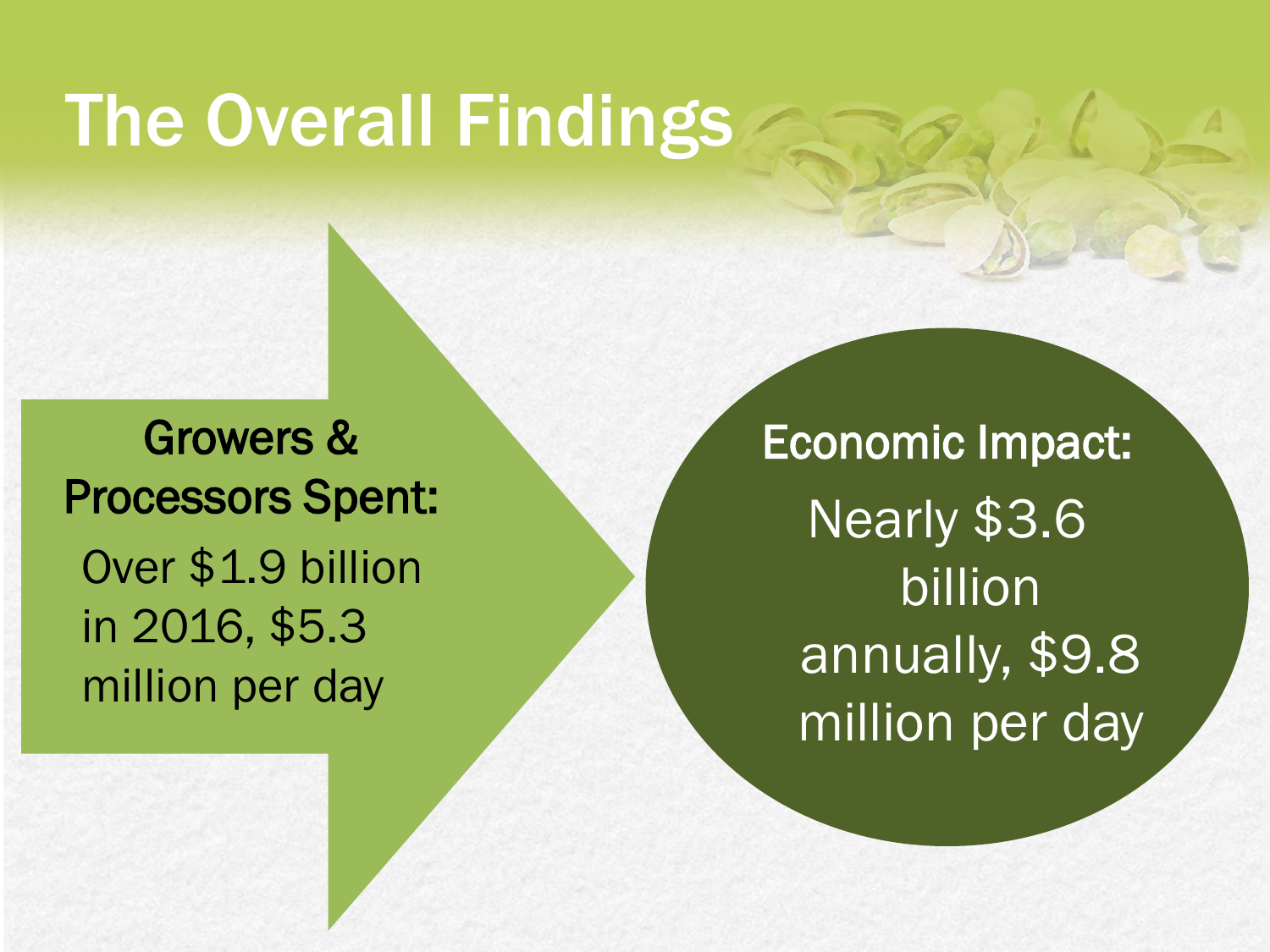# Specifics of the Impact

- \$3.56 billion in overall economic activity
- 22,630 FTE jobs are created in farming and non-farming economic sectors
- \$1.1 billion in wages and salaries
	- New employment and expanded incomes to those already in the labor force
- \$120.6 million in indirect business taxes to fund state programs (excludes income taxes)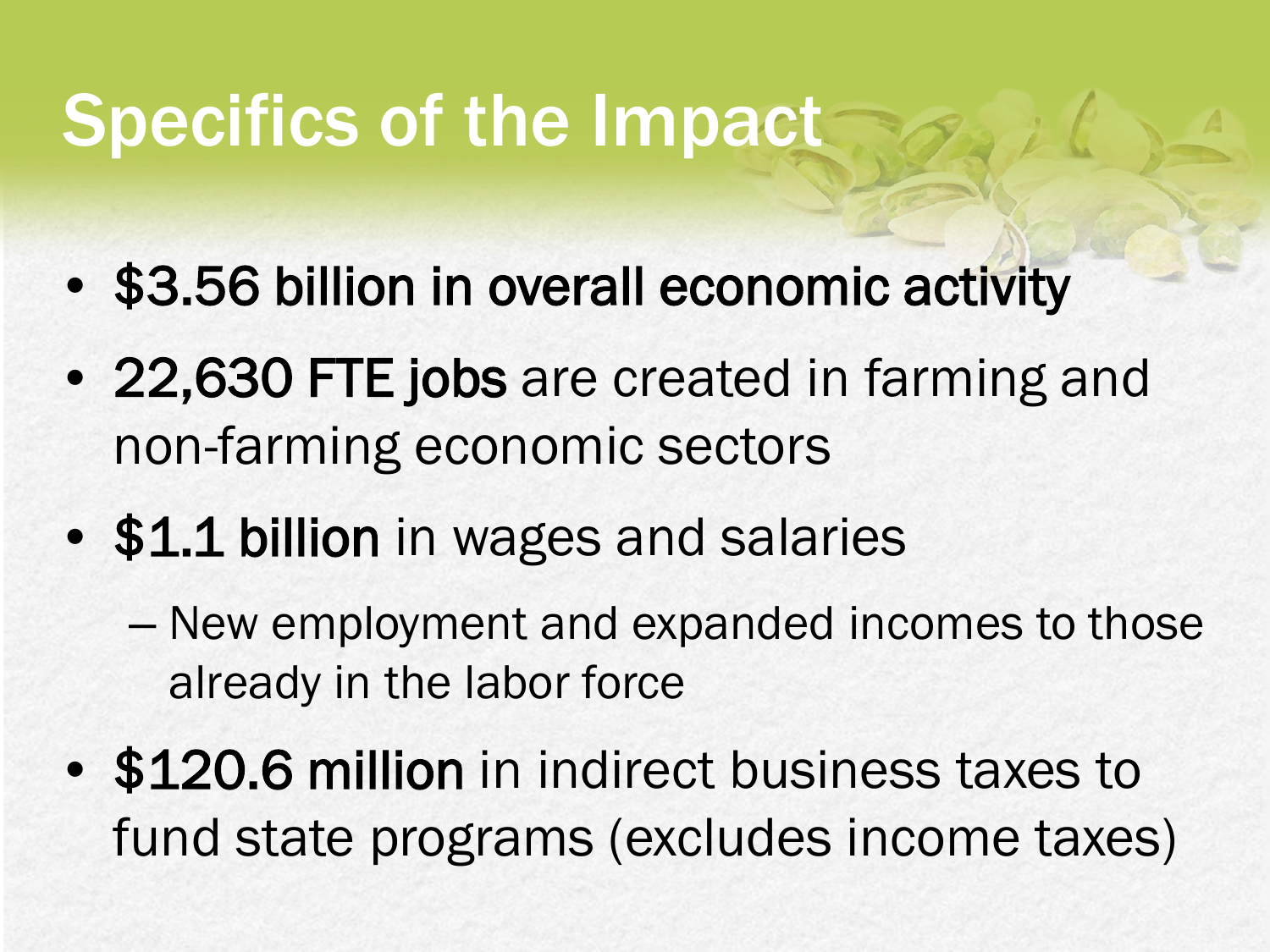### Industries Benefiting the Most

| <b>OUTPUT</b>                        | <b>Total (\$millions)</b> | <b>Total Per Day</b> |
|--------------------------------------|---------------------------|----------------------|
|                                      |                           |                      |
| <b>Farming</b>                       | \$2.2 billion             | \$6.0 million        |
| <b>Professional Services</b>         | \$348.4                   | \$950,000            |
| <b>Manufacturing</b>                 | \$267.6                   | \$730,000            |
| <b>Real Estate</b>                   | \$202.4                   | \$555,000            |
| <b>Retailing</b>                     | \$120.2                   | \$330,000            |
| <b>Health</b>                        | \$87.9                    | \$240,000            |
| Wholesaling                          | \$87.7                    | \$240,000            |
| Arts, entertainment, recreation      | \$43.3                    | \$119,000            |
| <b>Education</b>                     | \$15.3                    | \$42,000             |
| <b>Administrative</b>                | \$14.1                    | \$39,000             |
| <b>Accommodations, food services</b> | \$2.1                     | \$6,000              |
| <b>Other</b>                         | \$185.2                   | \$510,000            |
| <b>Total</b>                         | \$3.56 billion            | \$9.8 million        |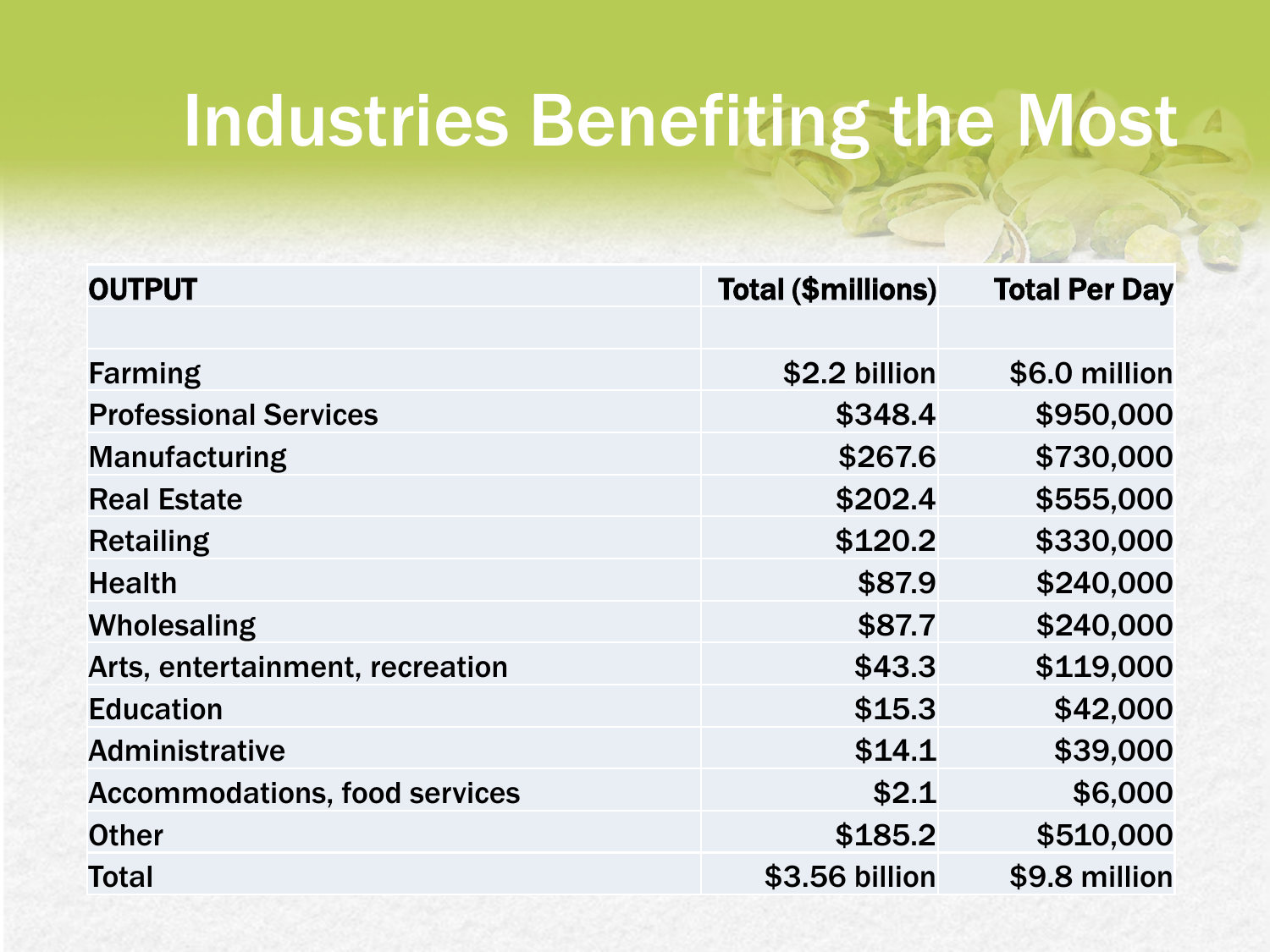# How People Could Spend Their Labor Income

| <b>Spending Category</b>           | <b>Annual (\$millions)</b> | <b>Per Day</b> |
|------------------------------------|----------------------------|----------------|
|                                    |                            |                |
| Food                               |                            |                |
| Food at home                       | \$59.4                     | \$163,000      |
| Food away from home                | \$46.3                     | \$127,000      |
| <b>Housing</b>                     |                            |                |
| <b>Shelter</b>                     | \$163.3                    | \$450,000      |
| Household operations, supplies,    |                            |                |
| furnishings                        | \$113.8                    | \$310,000      |
| <b>Apparel &amp; shoes</b>         | \$26.5                     | \$72,000       |
| <b>Transportation</b>              |                            |                |
| <b>Vehicle purchases</b>           | \$53.3                     | \$150,000      |
| <b>Other vehicle expenses</b>      | \$79.5                     | \$220,000      |
| <b>Healthcare</b>                  | \$67.7                     | \$185,000      |
| <b>Entertainment &amp; reading</b> | \$44.5                     | \$120,000      |
| Personal care products & services  | \$10.4                     | \$28,000       |
| <b>Education</b>                   | \$19.5                     | \$53,000       |
| <b>Miscellaneous</b>               | \$156.9                    | \$430,000      |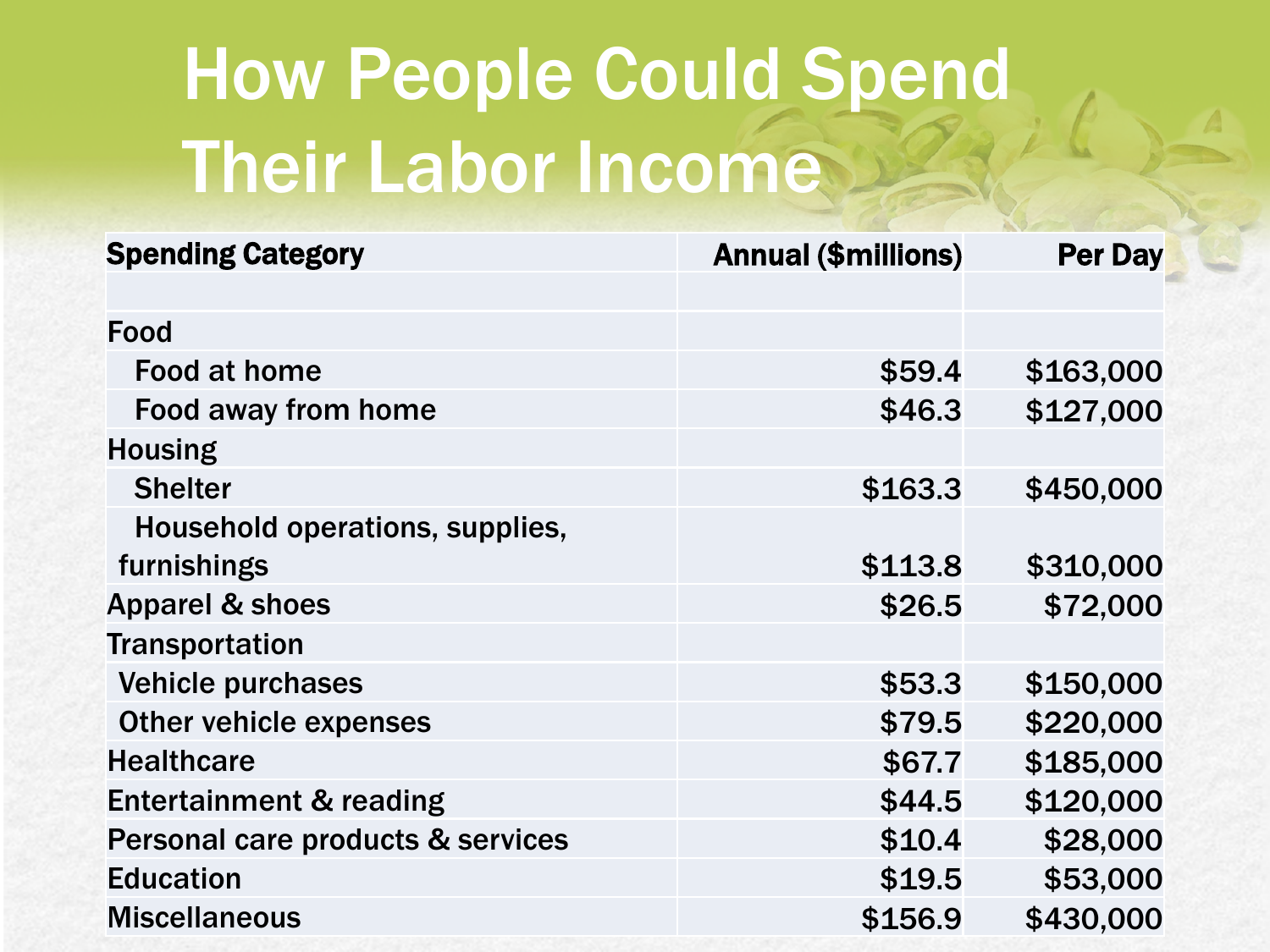# What the Taxes Could Pay For

|                                                | % of Budget             |
|------------------------------------------------|-------------------------|
| <b>State Agency</b>                            | <b>Taxes Would Pay:</b> |
|                                                |                         |
| <b>Arts Council</b>                            | 693.7%                  |
| <b>Department of Aging</b>                     | 297.4%                  |
| <b>Department of Conservation</b>              | 110.3%                  |
| <b>California Conservation Corps</b>           | 107.6%                  |
| Department of Food and Agriculture             | 47.5%                   |
| <b>Department of Veterans Affairs</b>          | 31.2%                   |
| <b>Department of Fish and Wildlife</b>         | 29.7%                   |
| <b>Department of Water Resources</b>           | 29.6%                   |
| <b>Children and Families Commission</b>        | 29.3%                   |
| <b>Office of Emergency Services</b>            | 27.9%                   |
| <b>Department of Parks, Recreation</b>         | 24.0%                   |
| <b>Department of Public Health</b>             | 13.8%                   |
| Dept. of Housing, Community Development        | 13.4%                   |
| <b>Department of Forestry, Fire Protection</b> | 8.9%                    |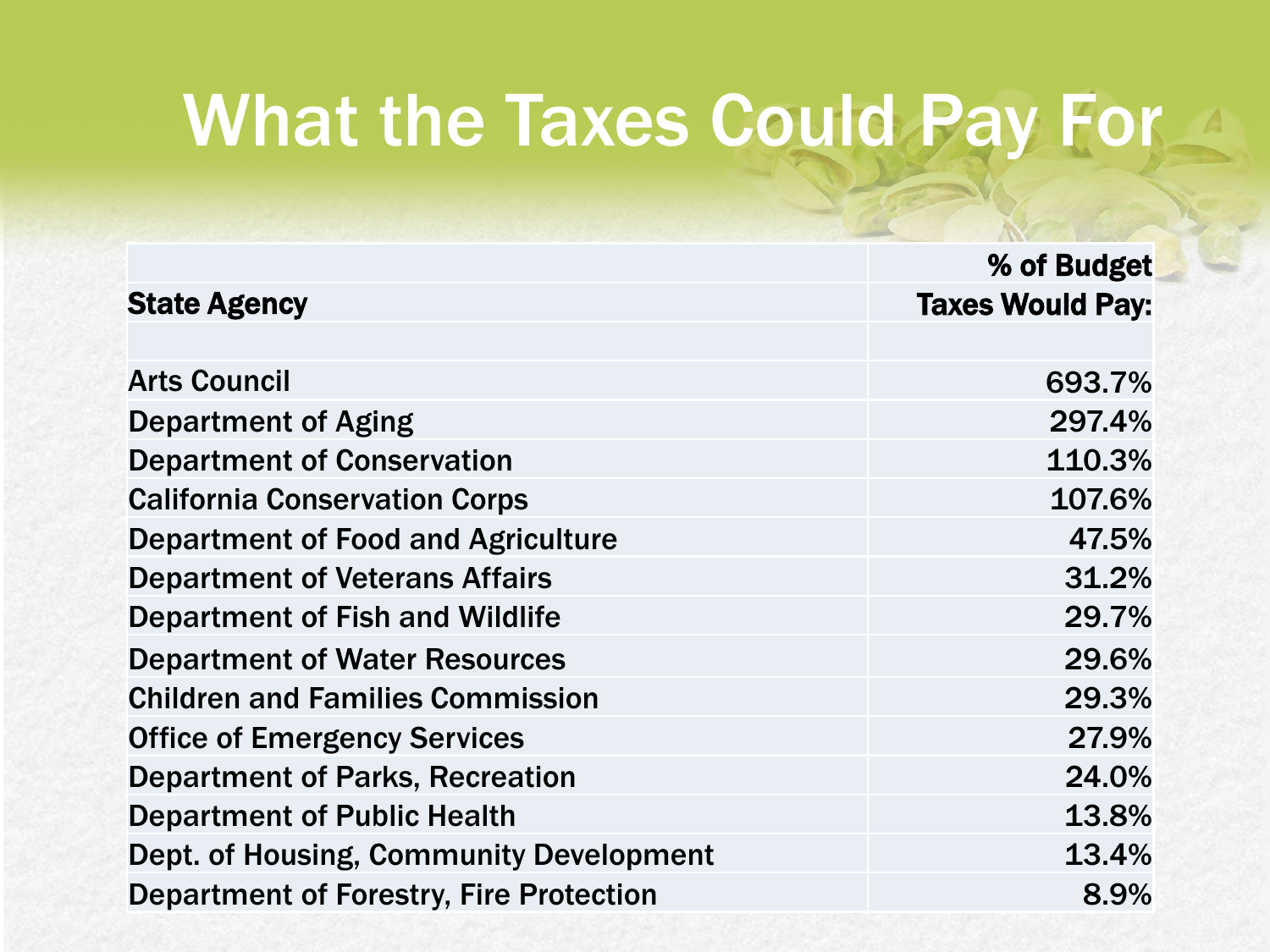# Grower Impact

• \$984.5 million in spending

- \$1.81 billion in economic impact
- 11,580 FTE jobs created
- \$558.3 million in labor income
- \$61.5 million in indirect business taxes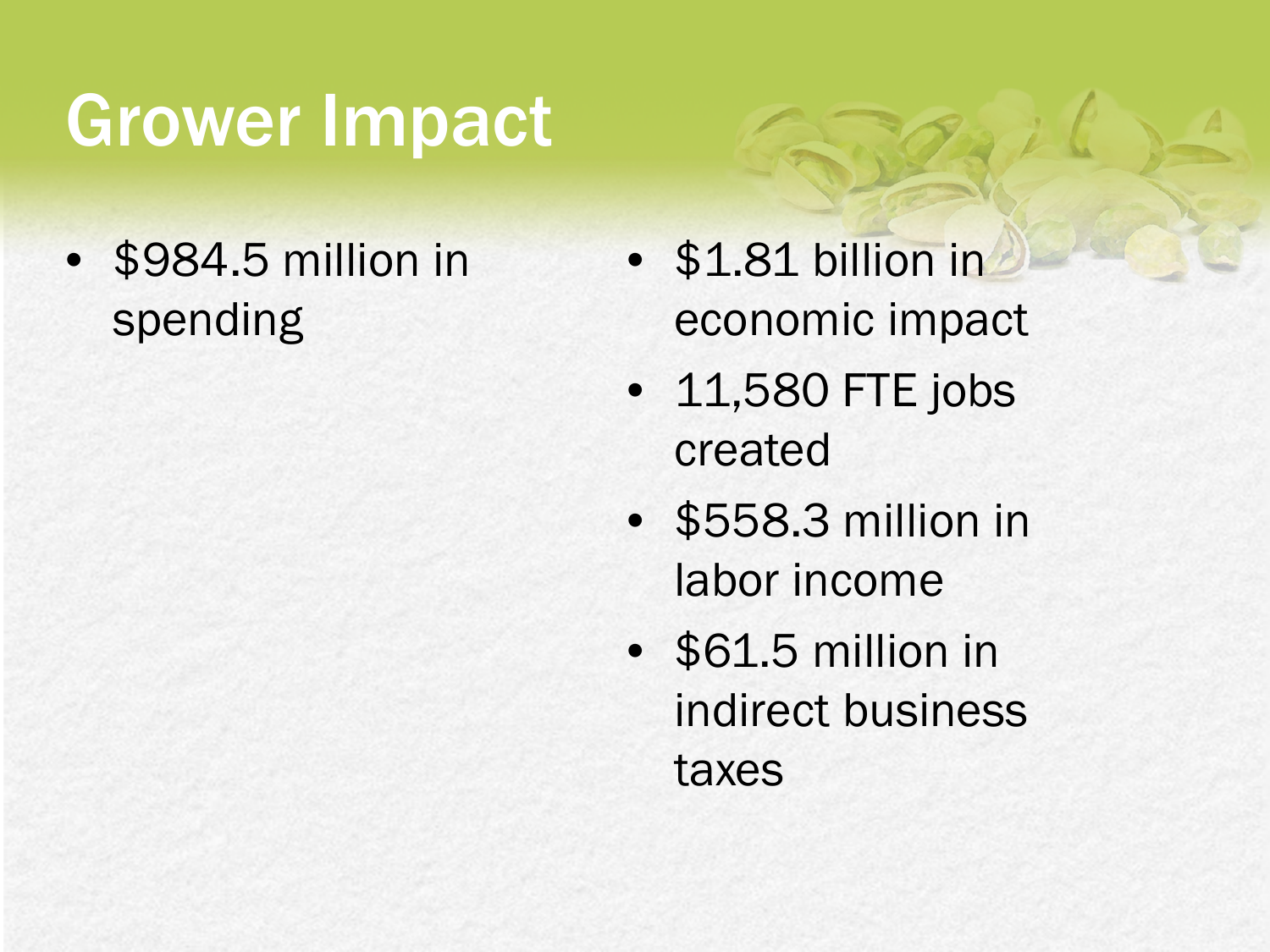#### Processor Impact

• \$952.3 million in variable cost spending

- \$1.75 billion in economic impact
- 11,050 FTE jobs created
- \$537.5 million in labor income
- \$59.2 million in indirect business taxes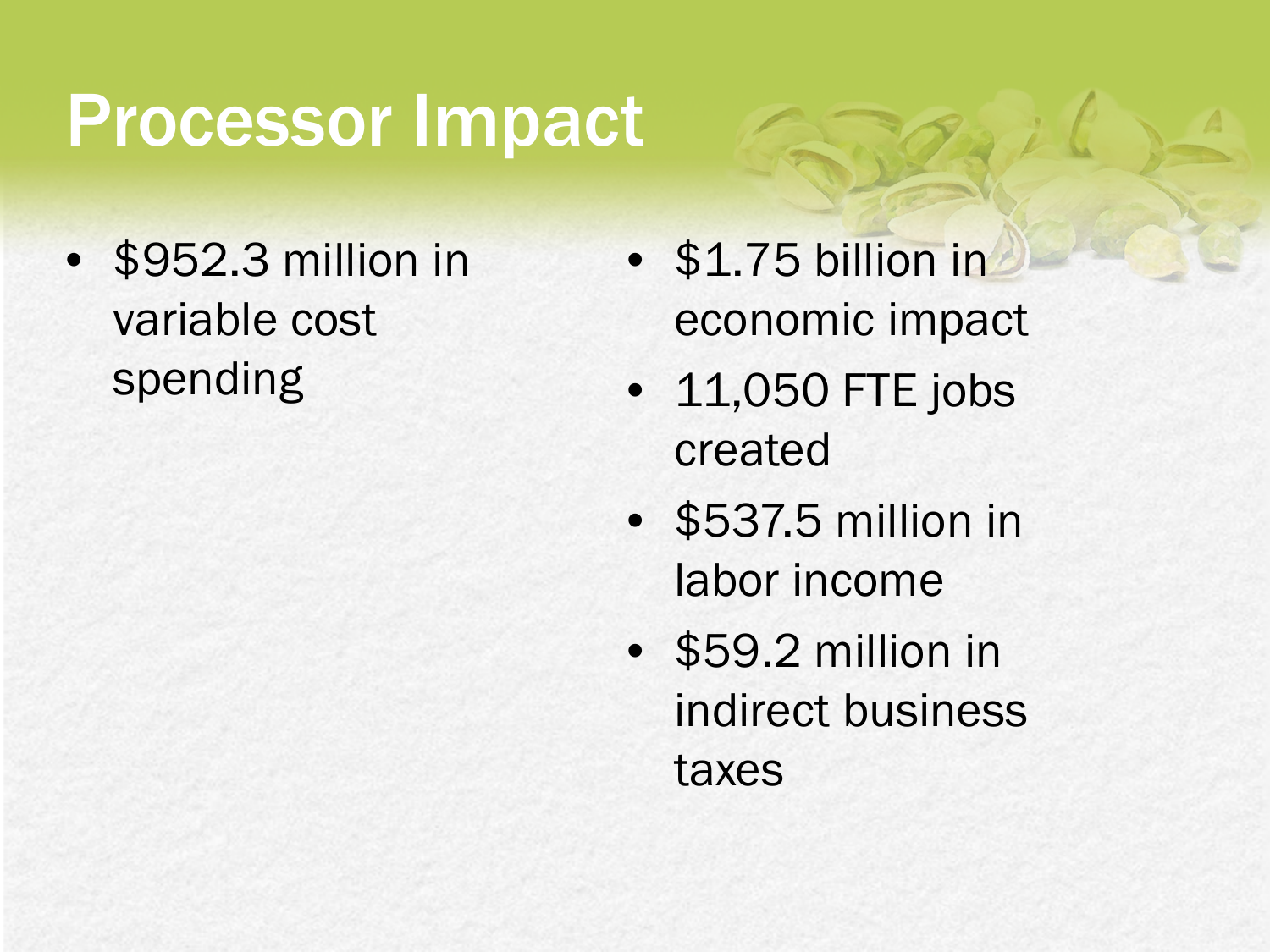## **Conclusions**

- Grower & processor spending has a significant economic impact on California
- Results of spending has ripple effect on all industries in California
- Spending & taxes give back to communities where growers and processors live and work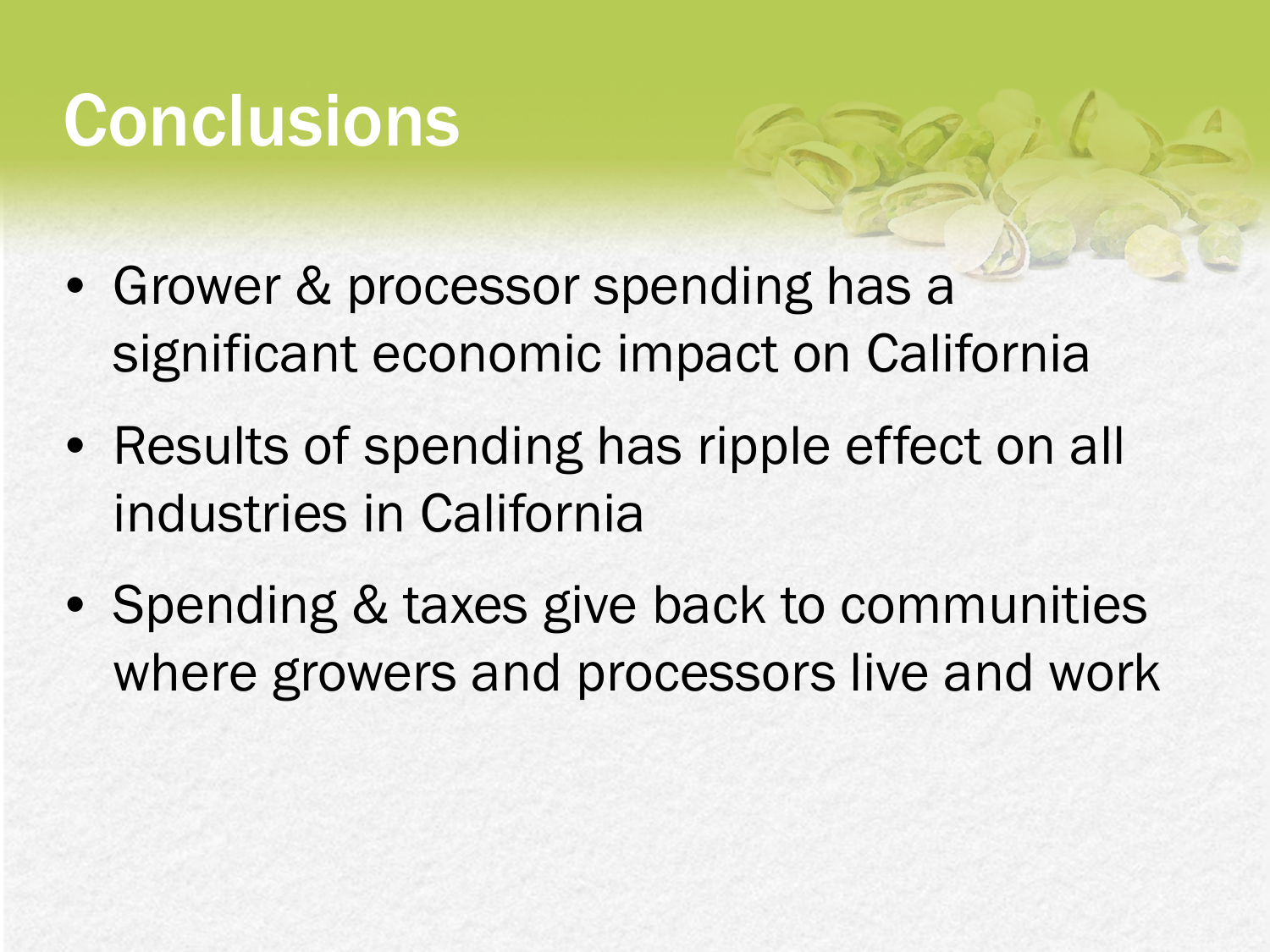# Questions I Can Easily Answer?